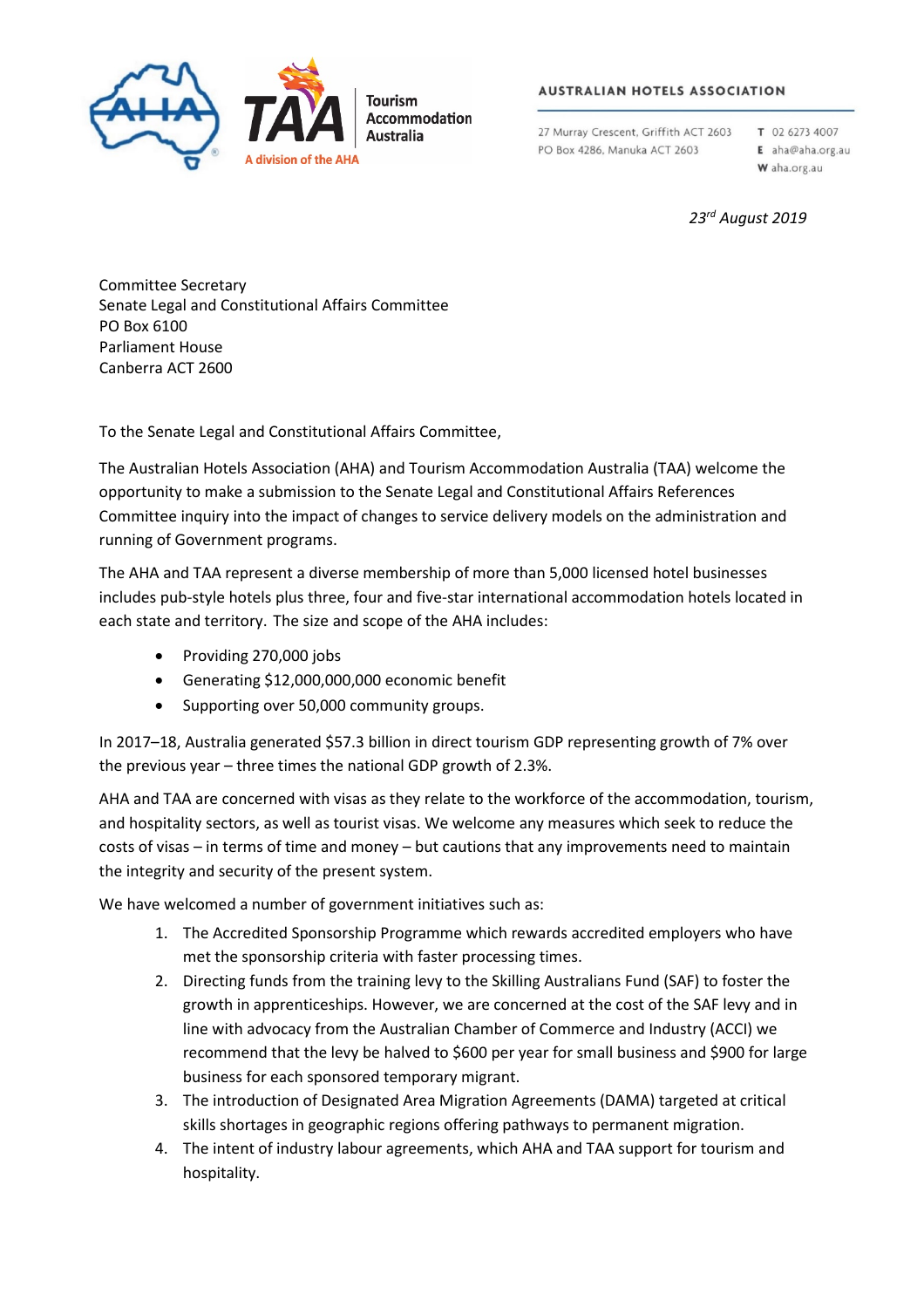# **WORK VISAS**

The hotel sector relies on workers from overseas, both skilled and unskilled, for a range of different roles. International workers are important in filling vacancies unable to be filled by local labour and in facilitating the global exchange of skills through intra-corporate transfers (ICTs). Hotels have reported that visa restrictions are among the most common reasons they have lost key operational staff.<sup>[1](#page-1-0)</sup>

When the skilled migration system runs smoothly, employers who have acted with integrity and demonstrated areas of need should have ease of access to the workers they require. However, the system is not running as effectively as it could be, particularly in addressing genuine workforce shortages in the hotel sector.

The Temporary Skills Shortage (TSS) visa (subclass 482) has resulted in tighter eligibility criteria, higher costs, longer processing times, and has reduced the responsiveness of the system. Of additional concern is that the TSS short-term stream has only a two year initial validity (renewable once, for a further two years).

### *PROCESSING DELAYS AND COSTS*

l

There are high economic and productivity costs to seeking out an employee from overseas. Employers who utilise temporary skilled migration are paying high costs to do business in terms of sponsorship. This becomes a tax on business productivity. The average cost to hotels of employing a person on a STSOL visa averages \$6,100 with a maximum of \$9,000. For a MLTSSL visa the cost averages \$6,500 with a maximum of  $$11,000$ .<sup>[2](#page-1-1)</sup> As these businesses cannot source suitably skilled Australian workers, they are forced to pay these sponsorship costs. However, as pointed out above, the Accredited Sponsors Programme goes some way to addressing our concerns in processing times, where it is applicable.

Of equal concern is the length of time taken in processing, impacting hotel productivity. The STSOL average processing time stated by hotels is 2.9 months, whilst the average processing time stated by hotels for the MLTSSL is 4.[3](#page-1-2) months. $^3$ 

| <b>VISA</b>                                                         | <b>Stream</b>       | 75% of visas | 90% of visas |
|---------------------------------------------------------------------|---------------------|--------------|--------------|
|                                                                     |                     | processed    | processed    |
| <b>482 - TEMPORARY SKILL</b><br><b>SHORTAGE VISA (SUBCLASS 482)</b> | Short-term          | 32 days      | 48 days      |
| <b>482 - TEMPORARY SKILL</b><br><b>SHORTAGE VISA (SUBCLASS 482)</b> | Medium-term         | 22 days      | 43 days      |
| <b>482 - TEMPORARY SKILL</b><br><b>SHORTAGE VISA (SUBCLASS 482)</b> | Labour<br>Agreement | 20 days      | 43 days      |
| <b>482 - TEMPORARY SKILL</b><br><b>SHORTAGE VISA (SUBCLASS 482)</b> | Nomination          | 8 days       | 11 days      |

#### **TABLE 1: GLOBAL VISA PROCESSING TIMES AS AT 14 AUGUST 2019** Source[: https://immi.homeaffairs.gov.au/visas/getting-a-visa/visa-processing-times/global-visa-processing-times](https://immi.homeaffairs.gov.au/visas/getting-a-visa/visa-processing-times/global-visa-processing-times)

<span id="page-1-0"></span><sup>1</sup> Tourism Accommodation Australia NSW, *Hotel Labour Benchmarking Study*, 2019, p. iv*.*

<span id="page-1-1"></span><sup>2</sup> Tourism Accommodation Australia NSW, *Hotel Labour Benchmarking Study,* 2019, p 18.

<span id="page-1-2"></span><sup>3</sup> Tourism Accommodation Australia NSW, *Hotel Labour Benchmarking Study*, 2019, p. 14.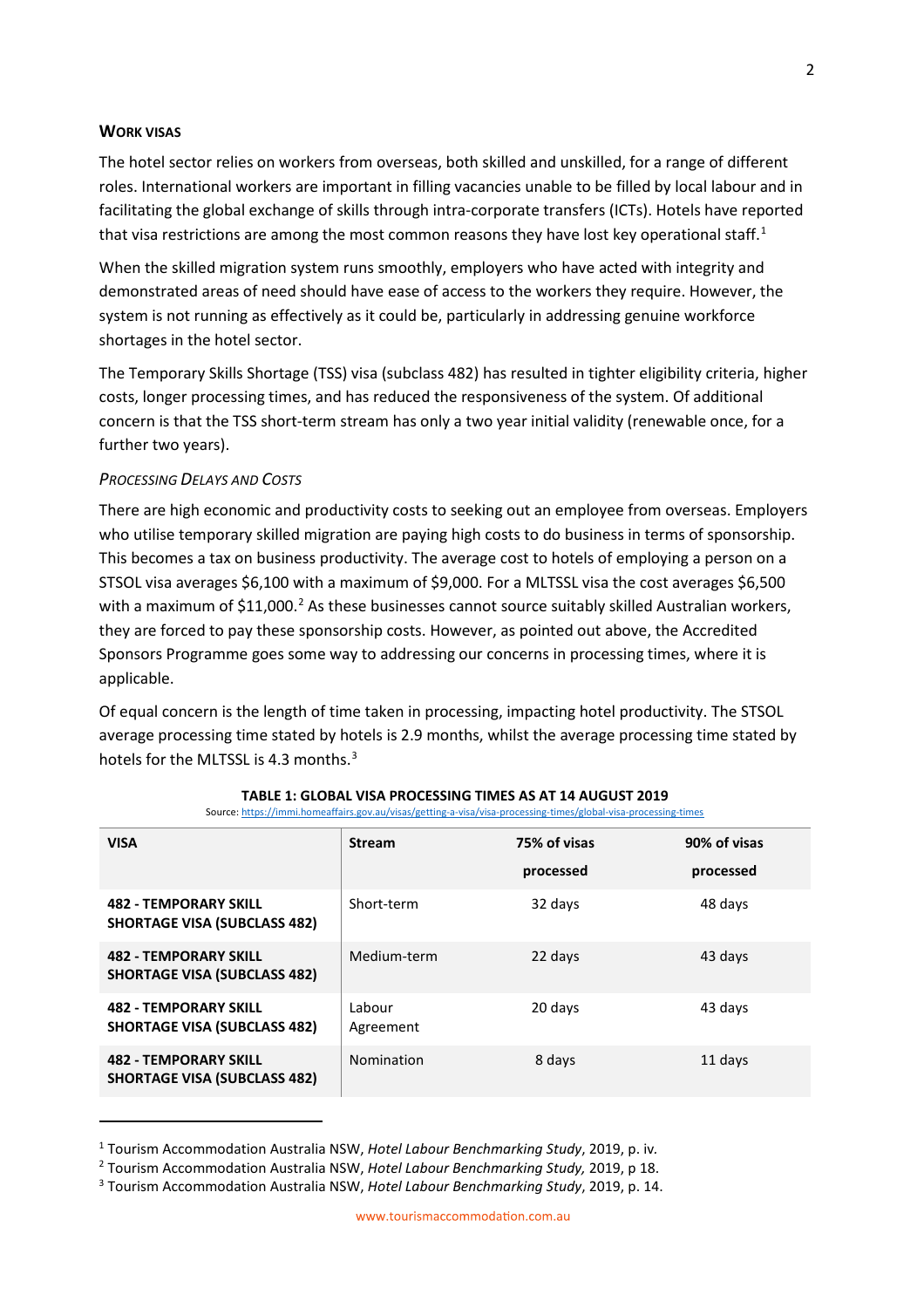AHA and TAA note that the Minister for Immigration, Citizenship, Migrant Services and Multicultural Affairs has indicated<sup>[4](#page-2-0)</sup> that there has been a reduction in the processing times in the first half of 2019 (see Table 1), which is a welcome development. We urge that the Department continue the reduction in processing times.

Utilising SAF funds to support the delivery and promotion of apprenticeships and traineeships is a step in the right direction for developing the Australian labour force. However, it is a high cost on employers, and exceeds what was recommended by the *Robust new foundations: a streamlined, transparent and responsive system for the 4[5](#page-2-1)7 programme* (Azarius) review.<sup>5</sup> As recommended earlier, AHA and TAA support halving the SAF Levy to \$600 per year for small business and \$900 for large business for each sponsored temporary migrant, given the costs outlined above.

We also note the introduction of more Designated Area Migration Agreements and encouragement for industry associations to negotiate labour agreements. AHA and TAA welcome such developments and will seek to determine the suitability of these agreements for the hospitality and tourism sector.

# *INTEGRITY AND EFFECTIVENESS OF THE VISA SYSTEM*

A relevant matter to the visa system is the flexibility of the skills list in responding to the changing needs of the Australian workforce. The lists need to be broad enough to be responsive to the needs of different industries, as well as account for regional differences and fluctuations in the market, but also have caveats to protect against integrity concerns. The hotel sector is unique, and whilst it has recruitment needs like other sectors that cannot always be filled by Australian workers, it also operates as part of a wider global industry and relies on being attractive to skilled workers from overseas.

The Australian and New Zealand Classification of Occupations (ANZSCO), which underpins the skills list, has only been reviewed and revised twice (2009 and 2013). AHA and TAA believe that more agility is needed in the ANZSCO system so that it can better incorporate emerging occupations and skills. A number of hotels are unhappy with the current codes, and find that they are not well defined or pragmatic for the sector.<sup>[6](#page-2-2)</sup>

# **WORKING HOLIDAY MAKERS**

 $\overline{a}$ 

AHA and TAA welcome changes to the *Working Holiday Maker* (WHM) visas, particularly the introduction of third year visa option and increasing the number of places available on 462 visas by lifting annual caps to a number of countries. The increase in age limit (to 35 years) for working holidaymakers from Canada and Ireland is also a positive step to expand the program.

Where we see an opportunity is around the regional requirement for the second and third years of the WHM visa. AHA and TAA seek to make hospitality/tourism an approved industry for specified work relating to eligibility requirements for a second or third working holiday visa. Regional members in

<span id="page-2-0"></span><sup>4</sup> The Hon David Coleman MP, Minister for Immigration, Citizenship, Migrant Services and Multicultural Affairs, Sydney Institute Address, 13 August 2019.

<span id="page-2-1"></span><sup>5</sup> Azarius, J, et al, *Robust New Foundations: A Streamlined, Transparent and Responsive System for the 457 Programme*, Commonwealth of Australia, 2014, p. 12.

<span id="page-2-2"></span><sup>6</sup> Tourism Accommodation Australia NSW, *Hotel Labour Benchmarking Study,* 2019, p 14*.*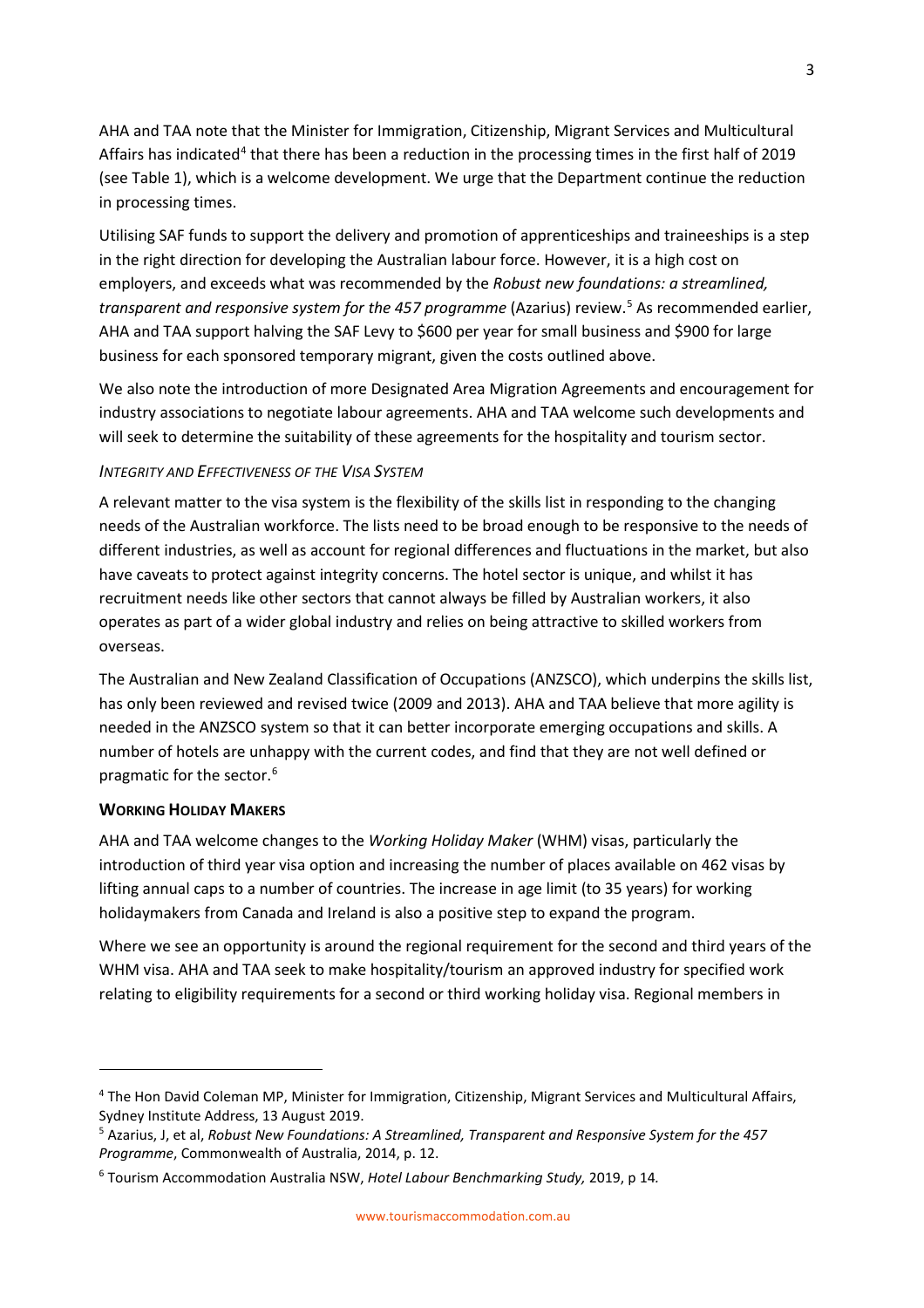particular need assistance with both skilled and unskilled migration, and at present Working Holiday visas do not adequately assist with meeting workforce requirements.

# *FEES AND CHARGES*

 $\overline{\phantom{a}}$ 

A key consideration in Australia's overall competitiveness as a destination for WHMs is the cost of visa fees and supplementary charges, along with visa processing times (see Figure: 'Working Holiday Visa Maximum Fees'). TAA research on *Visa Competitiveness in Asian Markets* (attached) showed that visa fees are amongst the least competitive and processing times are also relatively uncompetitive when compared to the other destinations. Our research also showed that when all fees are added, including passenger movement charges, Australia is amongst the countries that have the most expensive visa costs, along with the UK*.* [7](#page-3-0)



The World Economic Forum's 2017 Travel and Tourism Competitiveness Index ranked Australia poorly on government charges:  $128<sup>th</sup>$  $128<sup>th</sup>$  $128<sup>th</sup>$  for airport taxes and charges.<sup>8</sup> The key component of that cost is the Passenger Movement Charge (PMC) and the Government increasing the charge from \$55 to \$60 confirms it as the most expensive short haul charge in the world and the second highest long haul charge. This situation is likely to worsen as visa changes are linked to Consumer Price Index (CPI) increases.

# **IN SUMMARY, AHA AND TAA RECOMMEND THE FOLLOWING TO THE COMMITTEE:**

- Recognise that skilled migration is crucial in meeting labour and skills shortages in the tourism and hospitality sectors by:
	- o Providing improved access to skilled migrants for employers who have operated with integrity;
	- o Ensuring policy settings are put in place that facilitate fast and reliable skilled migration:
		- a) Halve the Skilling Australians Fund levy (SAF) to \$600 for small business and \$900 for large businesses for each sponsored temporary migrant, in recognition of the already significant costs associated with accessing overseas labour.
		- b) Maintain the Accredited Sponsorship Programme that recognises employers who operate with integrity by providing faster processing times.
		- c) Conduct regular audits to identify issues that cause delays in processing times and implement stated time frames for processing, providing regular updates on how these are being achieved.
- Maintain flexibility in the skills list but introduce caveats to protect against integrity concerns.

<span id="page-3-0"></span><sup>7</sup> Tourism Accommodation Australia, *Visitor Visas for Asian Markets: Comparison Between Australia and Key Competitors*, May 2018.

<span id="page-3-1"></span><sup>8</sup> World Economic Forum, *The Travel & Tourism Competitiveness Report 2017*, [http://www3.weforum.org/docs/WEF\\_TTCR\\_2017\\_web\\_0401.pdf.](http://www3.weforum.org/docs/WEF_TTCR_2017_web_0401.pdf)